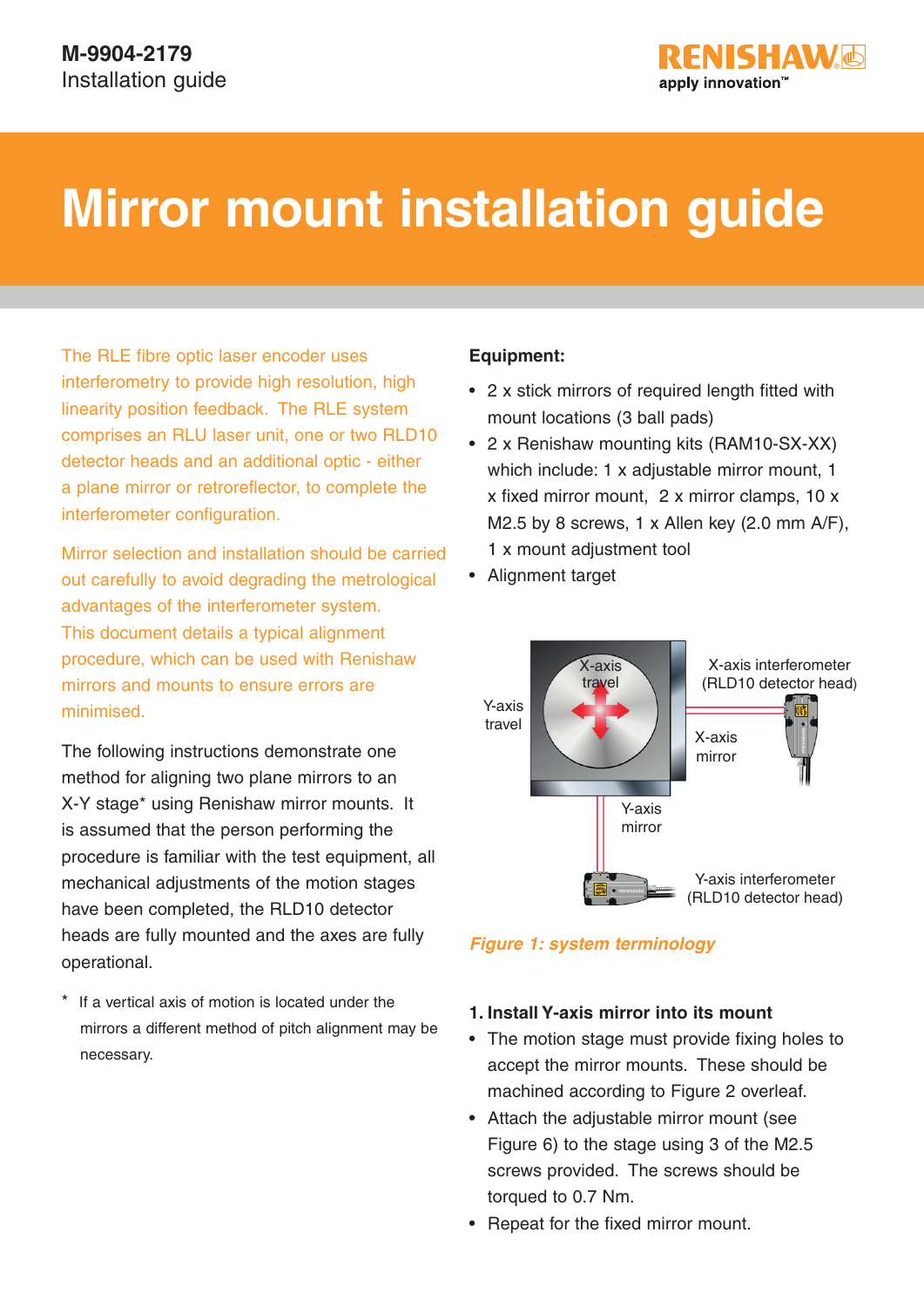

*Figure 2: fixing holes for mirror of total length L (L < 350 mm): all dimensions in mm View from underside of mirror mounts: Note: L = optical aperture + 20 mm*

• Locate the stick mirror on the two mounts so that the ball pads on the bottom of the mirror sit in the location features on the mounts (as in Figures 3 and 4). **Note:** two ball pads are located at the adjustable mount end and one at the fixed mount end.



*Figure 3: mirror with ball pads*



*Figure 4: mirror located in mounts*

## **2. Remove Y-axis interferometer (RLD10 detector head) cosine error**

- Move the Y-axis (with the X-axis movement locked) to achieve the shortest separation between the Y-axis RLD10 and mirror.
- Attach a Renishaw target sticker on the mirror surface so that the laser beam is on the target.
- Move the axis to achieve the longest separation between the Y-axis RLD10 and mirror.
- Adjust the pitch and yaw of the beam from the RLD10 so the laser spot does not exhibit any translation from the target. **Note:** this can be an iterative process and may require multiple near and far field adjustments for the best alignment.

## **3. Align the Y-axis mirror perpendicular to the Y-axis travel**

- Remove the sticker target from the front of the mirror.
- Move the mirror to the furthest separation and insert a metal Renishaw alignment target under the RLD10 (Figure 5).
- Visually align the mirror yaw, using the yaw adjustment screw located on the side of the mount (see Figure 6) so the return beam is in line with the centre of the alignment target aperture (mirror is perpendicular to the X-Y plane).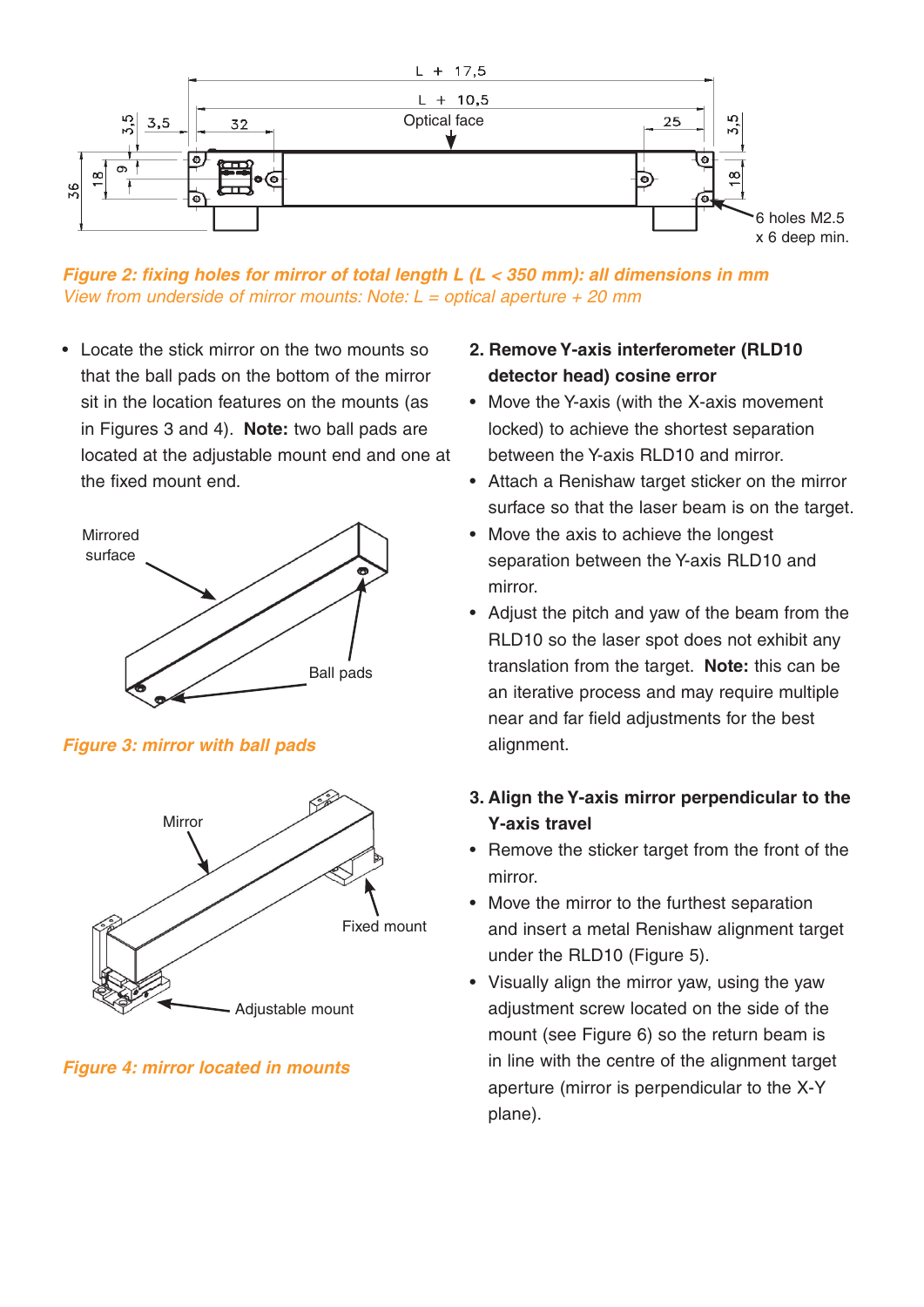- Visually align the mirror pitch, using the adjustment screw located on the side of the adjustable mirror mount (see Figure 6) so the return beam goes through the centre of the alignment target aperture (mirror surface is now perpendicular to the X-Y plane).
- Remove the target.
- Finely adjust the pitch and yaw of the Y mirror (using the adjustment screws located on the side of the mount) to maximise the signal strength.



## **4. Engage the locking mechanism on the Y-axis mirror**

- Place the clamps provided on top of the blocks and half tighten with the screws provided as shown in Figure 7. Torque screws on both sides to 0.2 Nm ±0.05 Nm.
- Check the clamping process has not altered the mirror alignment - some re-adjustment of mirrors may be required.
- **5. Align the X-axis mirror and interferometer perpendicular to the X-axis by repeating steps 1, 2, 3 and 4, substituting X for Y**



*Figure 7: mirror clamped in mount*

*Figure 5: Renishaw alignment target*



*Figure 6: adjustable mirror mount*